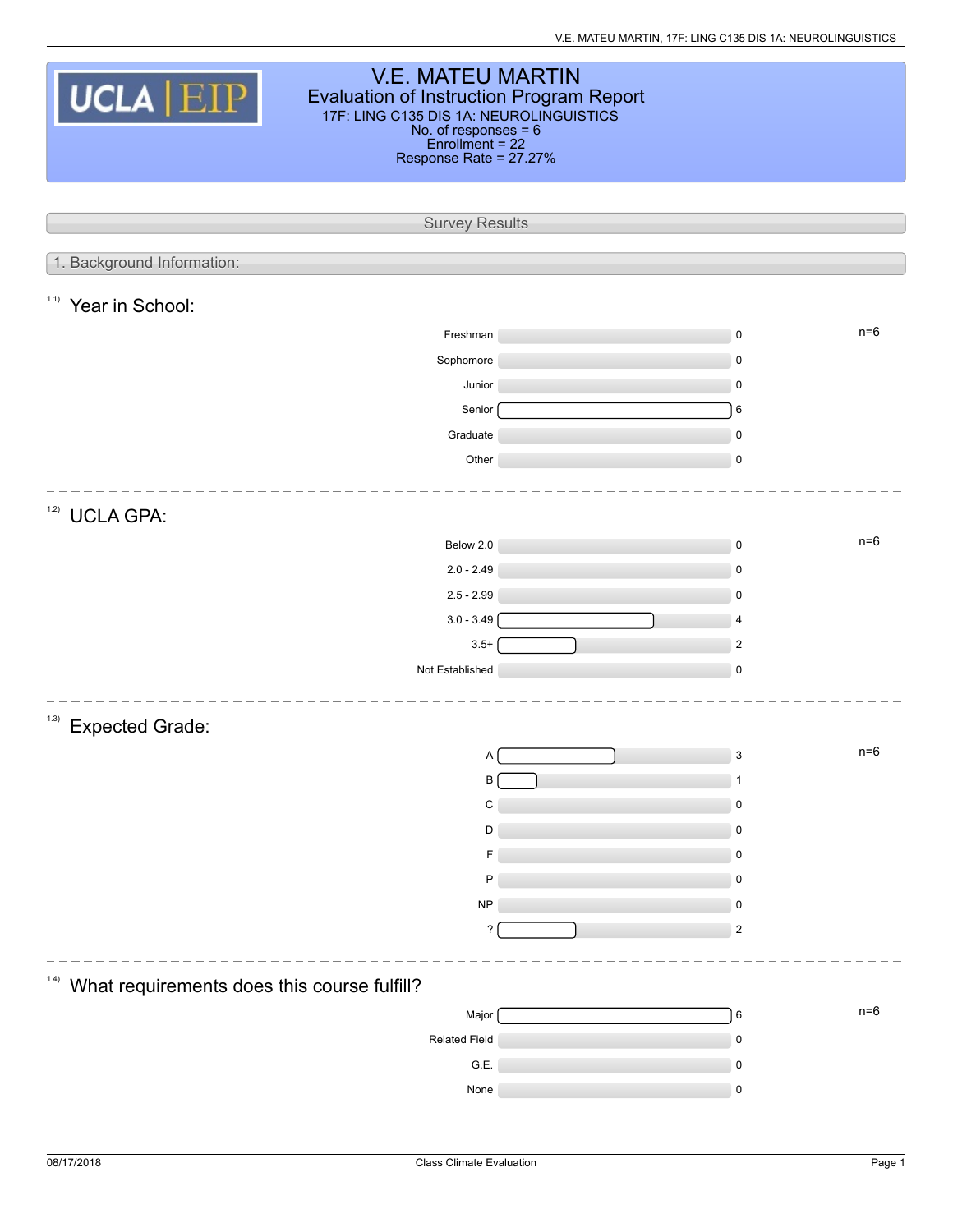| 2. To What Extent Do You Feel That:                                                           |                                                                                                                                                                                        |              |  |                   |                                                                                                                                                                                                                                                                                                                                                 |                                                |
|-----------------------------------------------------------------------------------------------|----------------------------------------------------------------------------------------------------------------------------------------------------------------------------------------|--------------|--|-------------------|-------------------------------------------------------------------------------------------------------------------------------------------------------------------------------------------------------------------------------------------------------------------------------------------------------------------------------------------------|------------------------------------------------|
| 2.1)<br>Instructor Concern - The instructor<br>was concerned about student<br>learning.       | Very Low or <u>o o o o o o o</u><br>Never                                                                                                                                              | $\mathbf{1}$ |  |                   | 6 Very High or<br>Always                                                                                                                                                                                                                                                                                                                        | n=6<br>$av = 9$<br>$md=9$<br>$dev = 0$         |
| 2.2)<br>Organization - Class presentations<br>were well prepared and organized.               | Very Low or $\begin{array}{ c c c c c c }\n\hline\n0 & 0 & 0 & 0 & 0 & 0 & 1 & 5 \\ \hline\n\end{array}$ S Very High or Never $\begin{array}{ c c c c c }\n\hline\n\end{array}$ Always |              |  |                   |                                                                                                                                                                                                                                                                                                                                                 | $n=6$<br>$av = 8.83$<br>$md=9$<br>$dev = 0.41$ |
| 2.3)<br>Interaction - Students felt welcome in<br>seeking help in or outside of the<br>class. | Very Low or 0 0 0<br><b>Never</b>                                                                                                                                                      |              |  |                   | 2 4 Very High or<br>H <sub>1</sub> Always                                                                                                                                                                                                                                                                                                       | n=6<br>$av = 8.67$<br>$md=9$<br>$dev = 0.52$   |
| 2.4)<br><b>Communication Skills - The</b><br>instructor had good communication<br>skills.     |                                                                                                                                                                                        |              |  |                   | Very Low or $\begin{array}{ c c c c c c }\n\hline\n0 & 0 & 0 & 0 & 0 & 0 & 2 & 4 \\ \hline\n\end{array}$ Very High or Never $\begin{array}{ c c c c c }\n\hline\n\end{array}$ Never $\begin{array}{ c c c c c }\n\hline\n\end{array}$ Never $\begin{array}{ c c c c }\n\hline\n\end{array}$ Never $\begin{array}{ c c c }\n\hline\n\end{array}$ | n=6<br>$av = 8.67$<br>$md=9$<br>$dev = 0.52$   |
| <sup>2.5)</sup> Value - You have learned something<br>you consider valuable.                  | Very Low or $\begin{array}{ c c c c c }\n\hline\n0 & 0 & 0 & 0 & 0 & 1 \\ \hline\n\end{array}$                                                                                         |              |  | <b>TIV</b> Always | 0 2 3 Very High or                                                                                                                                                                                                                                                                                                                              | n=6<br>$av = 8.17$<br>$md=8.5$<br>$dev = 1.17$ |
| 2.6)<br>Overall - Your overall rating of the<br>instructor.                                   | Very Low or 0<br>Never                                                                                                                                                                 |              |  |                   | 0 0 0 1 0 0 2 3 Very High or                                                                                                                                                                                                                                                                                                                    | n=6<br>$av = 8$<br>$md=8.5$<br>$dev = 1.55$    |
| <sup>2.7)</sup> Overall – Your overall rating of the<br>course.                               | Very Low or $\begin{array}{ c c c c c c }\n\hline\n&\text{Never} & 0 & 0 & 1 & 0 & 0 & 0 & 0 & 2 & 3 \\ \hline\n& 1 & 2 & 3 & 4 & 5 & 6 & 7 & 8 & 9\n\end{array}$ We ways              |              |  |                   | 3 Very High or                                                                                                                                                                                                                                                                                                                                  | n=6<br>$av = 7.67$<br>$md=8.5$<br>$dev = 2.34$ |
| 3. Your View of Course Characteristics:                                                       |                                                                                                                                                                                        |              |  |                   |                                                                                                                                                                                                                                                                                                                                                 |                                                |
| 3.1) Subject interest before course                                                           | Low                                                                                                                                                                                    |              |  |                   | High                                                                                                                                                                                                                                                                                                                                            | n=6<br>$av = 2.67$<br>$md=3$<br>$dev = 0.52$   |
| 3.2)<br>Subject interest after course                                                         | Low                                                                                                                                                                                    |              |  |                   | High                                                                                                                                                                                                                                                                                                                                            | n=6<br>$av = 2.67$<br>$md=3$<br>$dev = 0.52$   |
| Mastery of course material                                                                    | Low                                                                                                                                                                                    |              |  |                   | High                                                                                                                                                                                                                                                                                                                                            | n=6<br>$av = 2.33$<br>$md=2$<br>dev.=0.52      |
| 3.4)<br>Difficulty (relative to other courses)                                                | Low                                                                                                                                                                                    |              |  |                   | High                                                                                                                                                                                                                                                                                                                                            | $n=6$<br>av.=2.17<br>$md=2$<br>$dev = 0.41$    |
| Workload/pace was                                                                             | Too Slow                                                                                                                                                                               |              |  | 3                 | Too Much                                                                                                                                                                                                                                                                                                                                        | n=6<br>$av = 2$<br>$md=2$<br>$dev = 0$         |
| Texts, required readings                                                                      | Poor                                                                                                                                                                                   |              |  |                   | Excellent                                                                                                                                                                                                                                                                                                                                       | n=6<br>$av = 2.33$<br>$md=2$<br>dev.=0.52      |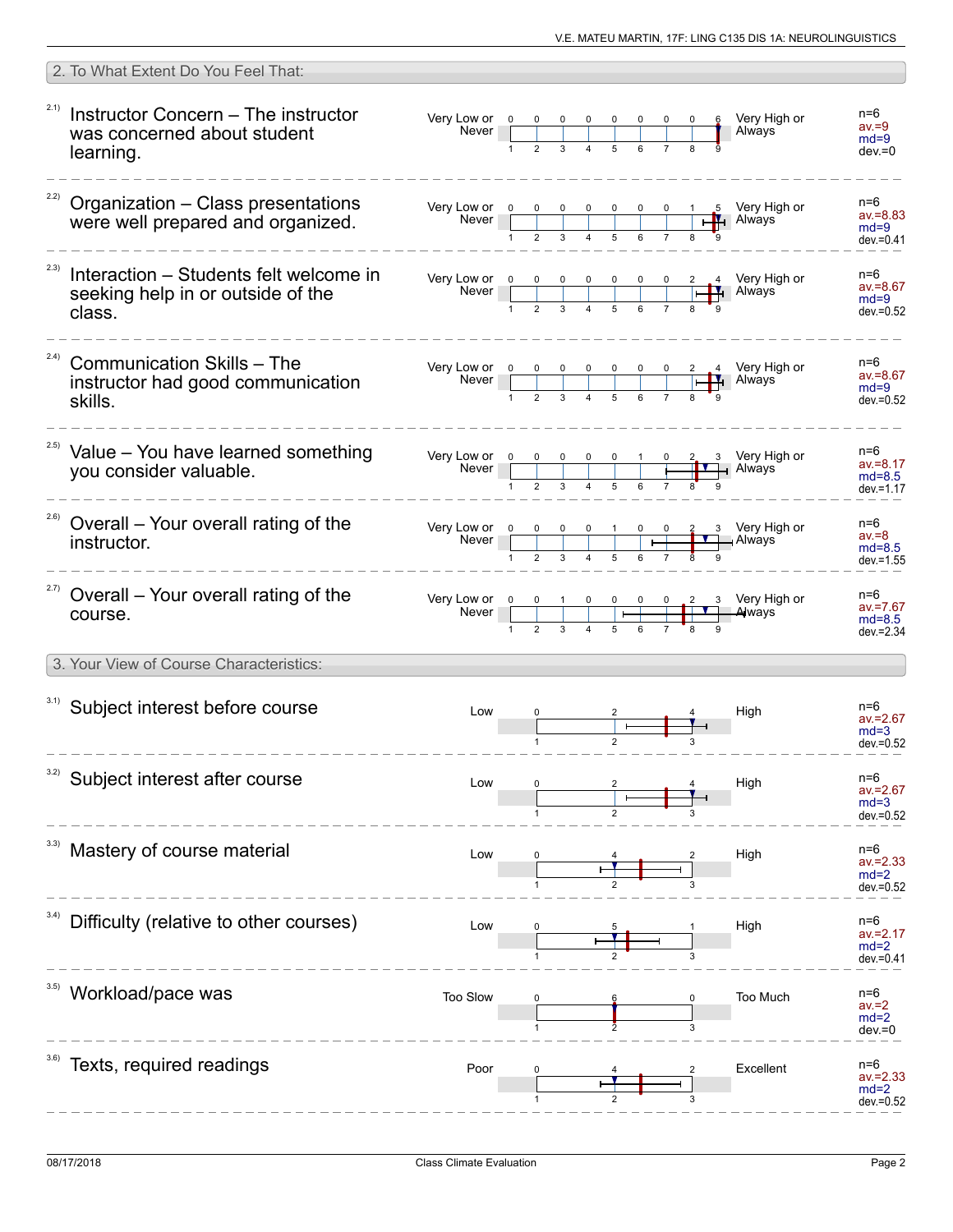| 3.7)<br>Homework assignments           | Poor | $\mathcal{D}$  | 3 | Excellent | $n=6$<br>$av = 2.17$<br>$md=2$<br>$dev = 0.41$ |
|----------------------------------------|------|----------------|---|-----------|------------------------------------------------|
| 3.8)<br>Graded materials, examinations | Poor | $\mathcal{D}$  | 3 | Excellent | $n=6$<br>$av = 2.17$<br>$md=2$<br>$dev = 0.75$ |
| 3.9)<br>Lecture presentations          | Poor | $\mathcal{P}$  | 3 | Excellent | $n=6$<br>$av = 2.17$<br>$md=2$<br>dev.=0.75    |
| 3.10<br><b>Class discussions</b>       | Poor | $\overline{2}$ |   | Excellent | n=6<br>$av = 2.33$<br>$md=2$<br>$dev = 0.52$   |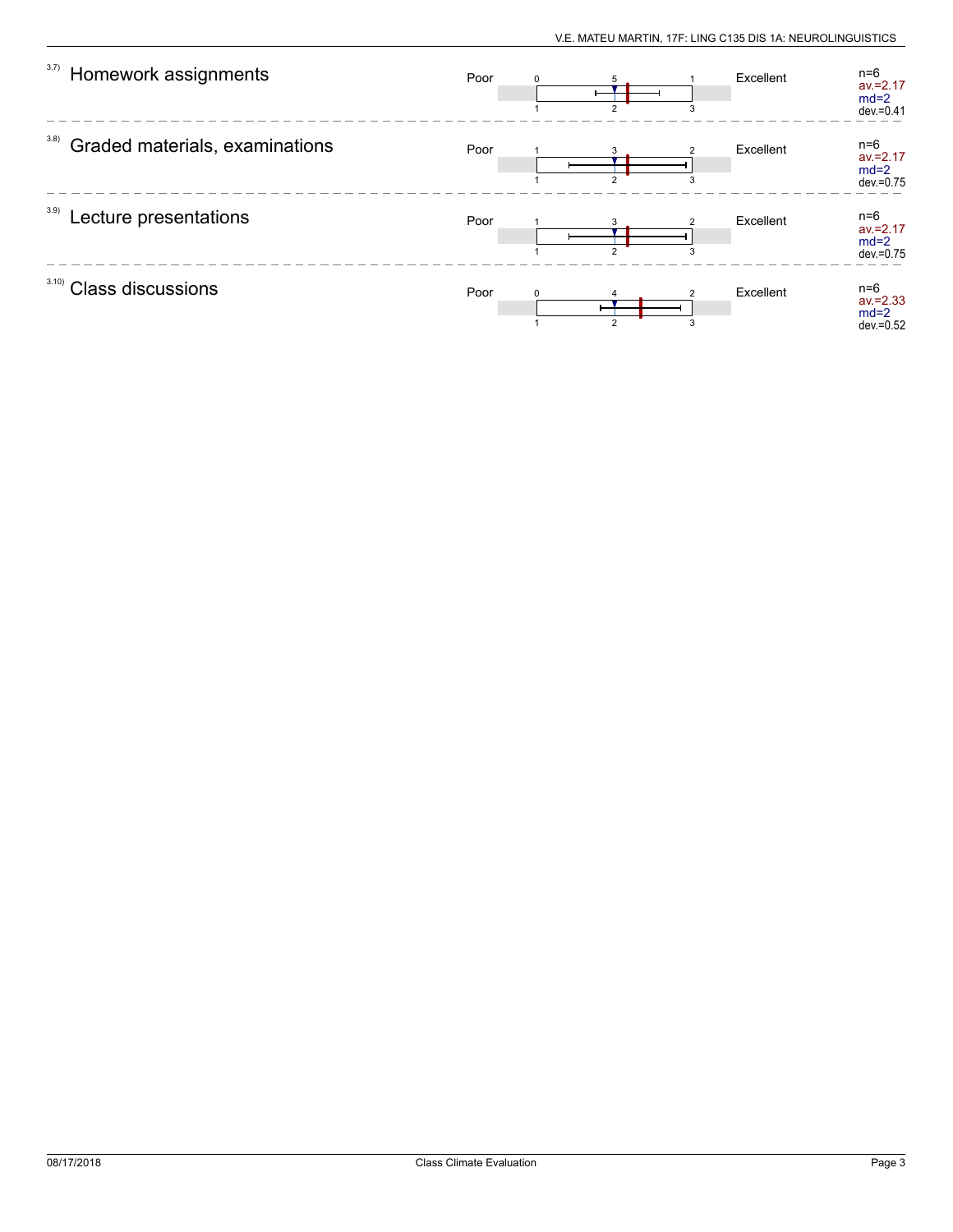# Profile

Subunit: LING

### Name of the instructor: V.E. MATEU MARTIN

Name of the course: (Name of the survey) 17F: LING C135 DIS 1A: NEUROLINGUISTICS

Values used in the profile line: Mean

#### 2. To What Extent Do You Feel That:

- 2.1) Instructor Concern The instructor was concerned about student learning.
- 2.2) Organization Class presentations were well prepared and organized.
- 2.3) Interaction Students felt welcome in seeking help in or outside of the class.
- 2.4) Communication Skills The instructor had good communication skills.
- 2.5) Value You have learned something you consider valuable.
- $2.6$ ) Overall Your overall rating of the instructor.
- $2.7)$  Overall Your overall rating of the course.

| Very Low or<br>Never | Very High or<br>Always | $n=6$ | $av = 9.00$ |
|----------------------|------------------------|-------|-------------|
| Very Low or<br>Never | Very High or<br>Always | $n=6$ | $av = 8.83$ |
| Very Low or<br>Never | Very High or<br>Always | $n=6$ | $av = 8.67$ |
| Very Low or<br>Never | Very High or<br>Always | $n=6$ | $av = 8.67$ |
| Very Low or<br>Never | Very High or<br>Always | $n=6$ | $av = 8.17$ |
| Very Low or<br>Never | Very High or<br>Always | $n=6$ | $av = 8.00$ |
| Very Low or<br>Never | Very High or<br>Always | $n=6$ | $av = 7.67$ |

#### 3. Your View of Course Characteristics:

| 3.1) | Subject interest before course         | Low      |  | High      | $n=6$ | $av = 2.67$ |
|------|----------------------------------------|----------|--|-----------|-------|-------------|
| 3.2) | Subject interest after course          | Low      |  | High      | $n=6$ | $av = 2.67$ |
| 3.3) | Mastery of course material             | Low      |  | High      | $n=6$ | $av = 2.33$ |
| 3.4) | Difficulty (relative to other courses) | Low      |  | High      | $n=6$ | $av = 2.17$ |
| 3.5) | Workload/pace was                      | Too Slow |  | Too Much  | $n=6$ | $av = 2.00$ |
| 3.6) | Texts, required readings               | Poor     |  | Excellent | $n=6$ | $av = 2.33$ |
| 3.7) | Homework assignments                   | Poor     |  | Excellent | $n=6$ | $av = 2.17$ |
| 3.8) | Graded materials, examinations         | Poor     |  | Excellent | $n=6$ | $av = 2.17$ |
| 3.9) | Lecture presentations                  | Poor     |  | Excellent | $n=6$ | $av = 2.17$ |
|      | 3.10) Class discussions                | Poor     |  | Excellent | $n=6$ | $av = 2.33$ |